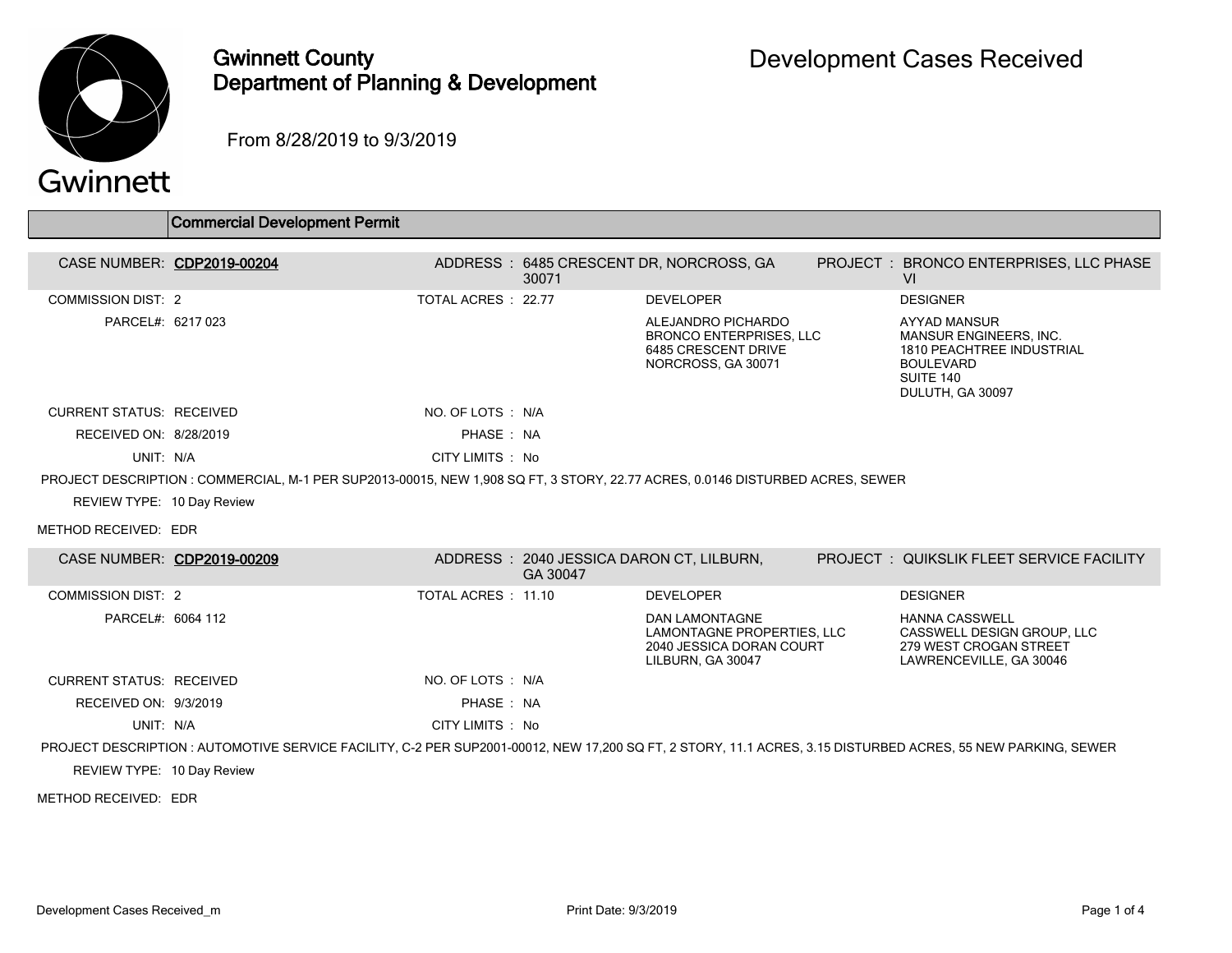|                                   | CASE NUMBER: CDP2019-00210                                                                                                |                    | 30024                                                     | ADDRESS: OLD PEACHTREE RD, SUWANEE, GA                                                                                              | <b>PROJECT : NORTHBROOKE PARKWAY SELF</b><br><b>STORAGE</b>                                                                                                         |
|-----------------------------------|---------------------------------------------------------------------------------------------------------------------------|--------------------|-----------------------------------------------------------|-------------------------------------------------------------------------------------------------------------------------------------|---------------------------------------------------------------------------------------------------------------------------------------------------------------------|
| <b>COMMISSION DIST: 1</b>         |                                                                                                                           | TOTAL ACRES: 6.54  |                                                           | <b>DEVELOPER</b>                                                                                                                    | <b>DESIGNER</b>                                                                                                                                                     |
| PARCEL#: 7153 016                 |                                                                                                                           |                    |                                                           | <b>MITCHELL COOKE</b><br>NORTHBROOKE PARKWAY SELF<br>STORAGE, LLC<br>2030 POWERS FERRY ROAD, S.E.<br>SUITE 370<br>ATLANTA, GA 30339 | <b>JILLIAN SILVA</b><br>TRAVIS PRUITT & ASSOCIATES, INC.<br>4317 PARK DRIVE<br>SUITE 400<br>NORCROSS, GA 30093                                                      |
| <b>CURRENT STATUS: RECEIVED</b>   |                                                                                                                           | NO. OF LOTS : N/A  |                                                           |                                                                                                                                     |                                                                                                                                                                     |
| RECEIVED ON: 9/3/2019             |                                                                                                                           | PHASE: NA          |                                                           |                                                                                                                                     |                                                                                                                                                                     |
| UNIT: N/A                         |                                                                                                                           | CITY LIMITS : No   |                                                           |                                                                                                                                     |                                                                                                                                                                     |
| <b>SPACES, SEWER</b>              |                                                                                                                           |                    |                                                           |                                                                                                                                     | PROJECT DESCRIPTION: STORAGE FACILITY, C-2 PER CRZ1993-00006, NEW 40,250 SQ FT, 2 STORY, NEW 50,000 SQ FT, 2 STORY, 6.54 ACRES, 4.8 DISTURBED ACRES, 18 NEW PARKING |
| REVIEW TYPE: 10 Day Review        |                                                                                                                           |                    |                                                           |                                                                                                                                     |                                                                                                                                                                     |
| METHOD RECEIVED: EDR              |                                                                                                                           |                    |                                                           |                                                                                                                                     |                                                                                                                                                                     |
| <b>TOTAL FOR:</b>                 | <b>Commercial Development</b><br>Permit                                                                                   | NO. OF CASES: 3    |                                                           | NO. OF LOTS: 0                                                                                                                      | <b>TOTAL ACRES: 40.41</b>                                                                                                                                           |
|                                   | <b>Concept Plan</b>                                                                                                       |                    |                                                           |                                                                                                                                     |                                                                                                                                                                     |
|                                   |                                                                                                                           |                    |                                                           |                                                                                                                                     |                                                                                                                                                                     |
|                                   | CASE NUMBER: CPL2019-00021                                                                                                |                    | ADDRESS: ROSEBUD RD (2500 BLOCK),<br>LOGANVILLE, GA 30052 |                                                                                                                                     | PROJECT : ROSEBUD TOWNHOMES                                                                                                                                         |
| <b>COMMISSION DIST: 3</b>         |                                                                                                                           | TOTAL ACRES : 8.10 |                                                           | <b>DEVELOPER</b>                                                                                                                    | <b>DESIGNER</b>                                                                                                                                                     |
| PARCEL#: 5124 002                 |                                                                                                                           |                    |                                                           | <b>DUNCAN CORLEY</b><br>ROSEBUD INVESTMENTS, LLC<br>270 NORTH CLAYTON STREET<br>LAWRENCEVILLE, GA 30046                             | <b>ALEX NASH</b><br>DEVELOPMENT PLANNING AND<br>ENGINEERING, INC.<br>5074 BRISTOL INDUSTRIAL WAY<br><b>SUITE A</b><br>BUFORD, GA 30518                              |
| <b>CURRENT STATUS: IN PROCESS</b> |                                                                                                                           | NO. OF LOTS: 61    |                                                           |                                                                                                                                     |                                                                                                                                                                     |
| RECEIVED ON: 8/29/2019            |                                                                                                                           | PHASE: N/A         |                                                           |                                                                                                                                     |                                                                                                                                                                     |
| UNIT: N/A                         |                                                                                                                           | CITY LIMITS : No   |                                                           |                                                                                                                                     |                                                                                                                                                                     |
|                                   | PROJECT DESCRIPTION : SINGLE FAMILY TOWNHOMES, R-TH PER RZM2018-00026, 61 LOTS, 8.104 ACRES, 7.287 DISTURBED ACRES, SEWER |                    |                                                           |                                                                                                                                     |                                                                                                                                                                     |
| REVIEW TYPE: 5 Day Review         |                                                                                                                           |                    |                                                           |                                                                                                                                     |                                                                                                                                                                     |
| METHOD RECEIVED: EDR              |                                                                                                                           |                    |                                                           |                                                                                                                                     |                                                                                                                                                                     |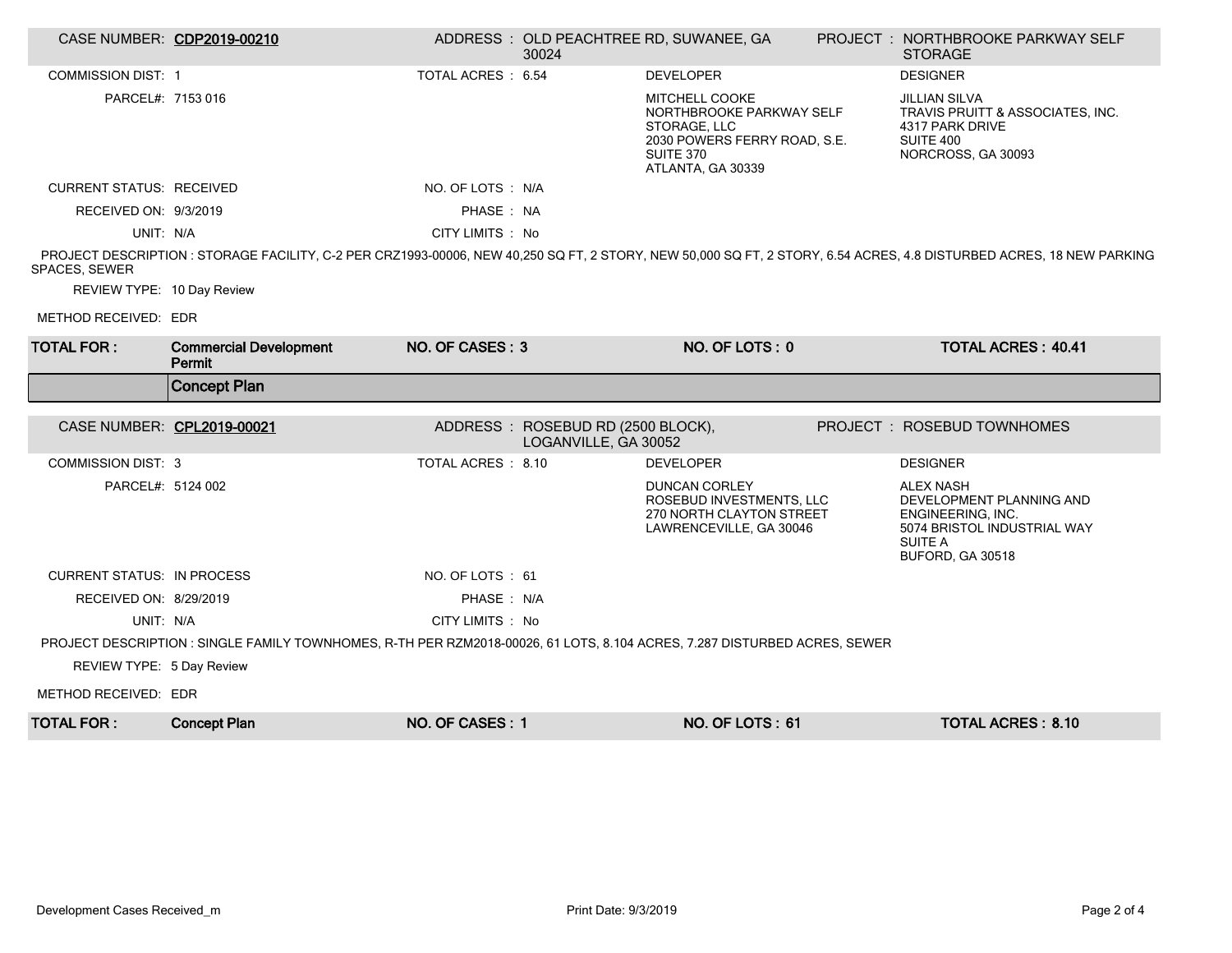|                                 | <b>Final Plat</b>                                                                                                    |                     |                      |                                                                                                                     |  |                                                                                                                            |  |  |  |  |
|---------------------------------|----------------------------------------------------------------------------------------------------------------------|---------------------|----------------------|---------------------------------------------------------------------------------------------------------------------|--|----------------------------------------------------------------------------------------------------------------------------|--|--|--|--|
|                                 |                                                                                                                      |                     |                      |                                                                                                                     |  |                                                                                                                            |  |  |  |  |
| CASE NUMBER: FPL2019-00049      |                                                                                                                      |                     |                      | ADDRESS: WHEELER RD, HOSCHTON, GA 30548                                                                             |  | <b>PROJECT : PINEBROOK AT HAMILTON MILL</b><br>PHASE 1 POD A                                                               |  |  |  |  |
| <b>COMMISSION DIST: 3</b>       |                                                                                                                      | TOTAL ACRES : 19.52 |                      | <b>DEVELOPER</b>                                                                                                    |  | <b>DESIGNER</b>                                                                                                            |  |  |  |  |
| PARCEL#: 3005 470               |                                                                                                                      |                     |                      | <b>STEVE GRESHAM</b><br>PULTE HOME COMPANY, LLC<br>2475 NORTHWINDS PARKWAY<br>SUITE 600<br>ALPHARETTA, GA 30009     |  | <b>JOHN MERDER</b><br><b>TRAVIS PRUITT &amp; ASSOCIATES. INC.</b><br>4317 PARK DRIVE<br>SUITE 400<br>NORCROSS, GA 30093    |  |  |  |  |
| <b>CURRENT STATUS: RECEIVED</b> |                                                                                                                      | NO. OF LOTS : 70    |                      |                                                                                                                     |  |                                                                                                                            |  |  |  |  |
| RECEIVED ON: 8/29/2019          |                                                                                                                      | PHASE: 1            |                      |                                                                                                                     |  |                                                                                                                            |  |  |  |  |
| UNIT: N/A                       |                                                                                                                      | CITY LIMITS : No    |                      |                                                                                                                     |  |                                                                                                                            |  |  |  |  |
|                                 | PROJECT DESCRIPTION: SINGLE FAMILY SUBDIVISION, PHASE 1, POD A, R-100 PER RZR2006-00040, 70 LOTS, 19.52 ACRES, SEWER |                     |                      |                                                                                                                     |  |                                                                                                                            |  |  |  |  |
| REVIEW TYPE: 10 Day Review      |                                                                                                                      |                     |                      |                                                                                                                     |  |                                                                                                                            |  |  |  |  |
| METHOD RECEIVED: DRCC           |                                                                                                                      |                     |                      |                                                                                                                     |  |                                                                                                                            |  |  |  |  |
| CASE NUMBER: FPL2019-00050      |                                                                                                                      |                     | SNELLVILLE, GA 30039 | ADDRESS: TEMPLE JOHNSON RD (2800 BLOCK),                                                                            |  | PROJECT: BELLA VIEW DEVELOPMENT                                                                                            |  |  |  |  |
| <b>COMMISSION DIST: 3</b>       |                                                                                                                      | TOTAL ACRES : 41.80 |                      | <b>DEVELOPER</b>                                                                                                    |  | <b>DESIGNER</b>                                                                                                            |  |  |  |  |
| PARCEL#: 5002 041               |                                                                                                                      |                     |                      | <b>ANDY CHANDLER</b><br>REALTYLAND DEVELOPMENT<br>COMPANY, LLC<br>350 RESEARCH COURT<br>PEACHTREE CORNERS, GA 30092 |  | <b>SARAH SHIRK</b><br><b>FALCON DESIGN CONSULTANTS</b><br>235 CORPORATE CENTER DRIVE<br>SUITE 200<br>STOCKBRIDGE, GA 30281 |  |  |  |  |
| <b>CURRENT STATUS: RECEIVED</b> |                                                                                                                      | NO. OF LOTS: 91     |                      |                                                                                                                     |  |                                                                                                                            |  |  |  |  |
| RECEIVED ON: 9/3/2019           |                                                                                                                      | PHASE: NA           |                      |                                                                                                                     |  |                                                                                                                            |  |  |  |  |
| UNIT: N/A                       |                                                                                                                      | CITY LIMITS : No    |                      |                                                                                                                     |  |                                                                                                                            |  |  |  |  |
|                                 | PROJECT DESCRIPTION : SINGLE FAMILY SUBDIVISION, OSC PER RZR2018-00005, 91 LOTS, 41.8 ACRES, SEWER                   |                     |                      |                                                                                                                     |  |                                                                                                                            |  |  |  |  |
| REVIEW TYPE: 10 Day Review      |                                                                                                                      |                     |                      |                                                                                                                     |  |                                                                                                                            |  |  |  |  |
| METHOD RECEIVED: EDR            |                                                                                                                      |                     |                      |                                                                                                                     |  |                                                                                                                            |  |  |  |  |
| <b>TOTAL FOR :</b>              | <b>Final Plat</b>                                                                                                    | NO. OF CASES: 2     |                      | <b>NO. OF LOTS: 161</b>                                                                                             |  | <b>TOTAL ACRES: 61.32</b>                                                                                                  |  |  |  |  |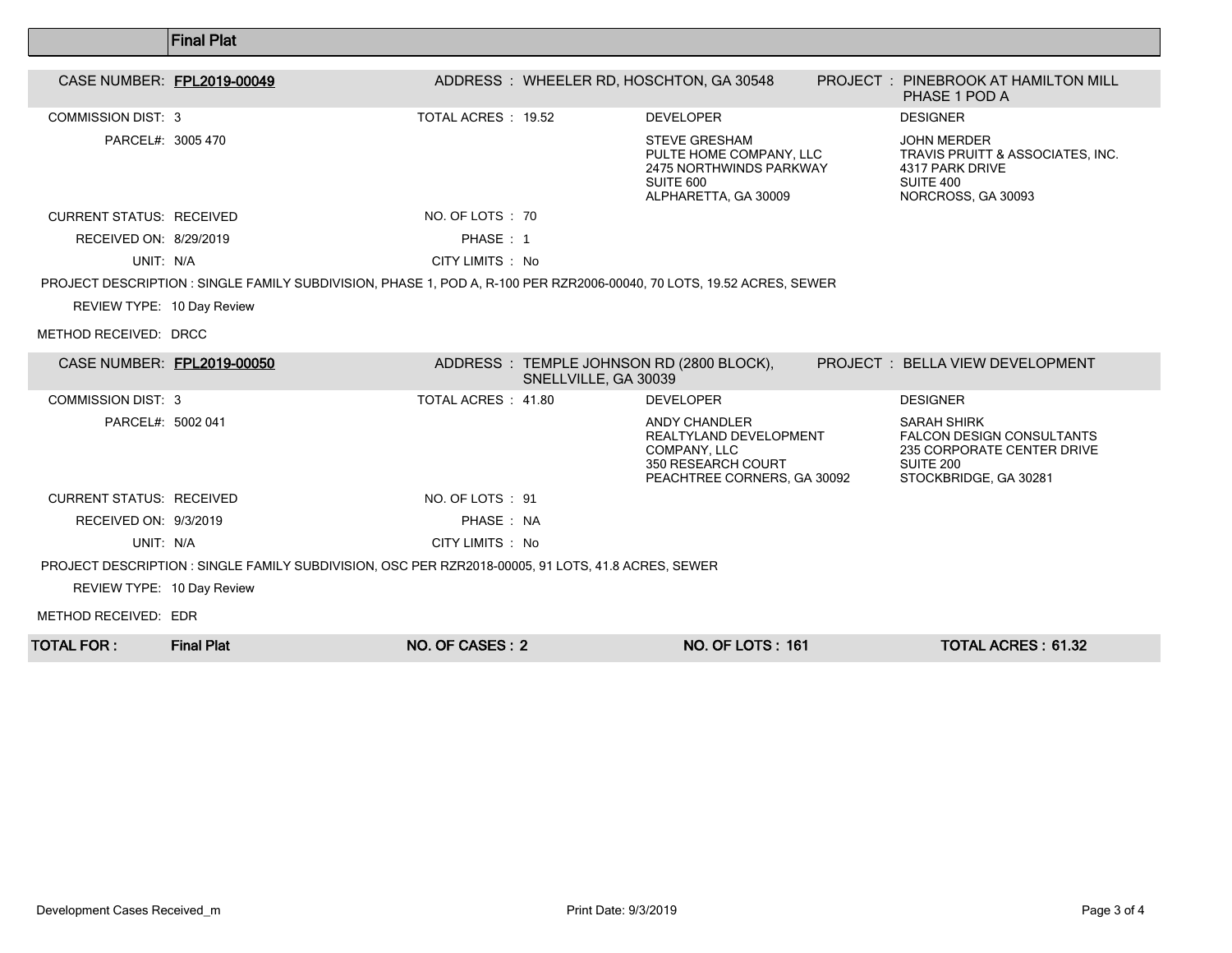|                                 | <b>Subdivision Development Permit</b>                                                                             |                     |                                                               |                                                                                                      |                                                                                                                 |  |
|---------------------------------|-------------------------------------------------------------------------------------------------------------------|---------------------|---------------------------------------------------------------|------------------------------------------------------------------------------------------------------|-----------------------------------------------------------------------------------------------------------------|--|
| CASE NUMBER: SDP2019-00042      |                                                                                                                   |                     | ADDRESS : LEVEL CREEK RD (500 BLOCK),<br>SUGAR HILL, GA 30518 |                                                                                                      | <b>PROJECT : LEVEL CREEK ESTATES PHASE 2</b>                                                                    |  |
| <b>COMMISSION DIST: 1</b>       |                                                                                                                   | TOTAL ACRES : 11.86 |                                                               | <b>DEVELOPER</b>                                                                                     | <b>DESIGNER</b>                                                                                                 |  |
| PARCEL#: 7289 019               |                                                                                                                   |                     |                                                               | <b>SCOTT URBIZO</b><br><b>CENTURY COMMUNITIES</b><br>3091 GOVERNORS LAKE DRIVE<br>NORCROSS, GA 30071 | <b>MAX BLOOM</b><br><b>GASKINS ENGINEERING</b><br>558 OLD NORCROSS ROAD<br>SUITE 204<br>LAWRENCEVILLE, GA 30041 |  |
| <b>CURRENT STATUS: RECEIVED</b> |                                                                                                                   | NO. OF LOTS : 27    |                                                               |                                                                                                      |                                                                                                                 |  |
| RECEIVED ON: 8/28/2019          |                                                                                                                   | PHASE: 2            |                                                               |                                                                                                      |                                                                                                                 |  |
| UNIT: N/A                       |                                                                                                                   | CITY LIMITS : No    |                                                               |                                                                                                      |                                                                                                                 |  |
|                                 | PROJECT DESCRIPTION: SINGLE FAMILY SUBDIVISION, PHASE 2, R-75, 27 LOTS, 11.86 ACRES, 10.47 DISTURBED ACRES, SEWER |                     |                                                               |                                                                                                      |                                                                                                                 |  |
| REVIEW TYPE: 10 Day Review      |                                                                                                                   |                     |                                                               |                                                                                                      |                                                                                                                 |  |
| METHOD RECEIVED: EDR            |                                                                                                                   |                     |                                                               |                                                                                                      |                                                                                                                 |  |
| TOTAL FOR :                     | <b>Subdivision Development</b><br>Permit                                                                          | NO. OF CASES: 1     |                                                               | NO. OF LOTS: 27                                                                                      | <b>TOTAL ACRES: 11.86</b>                                                                                       |  |
|                                 |                                                                                                                   |                     |                                                               |                                                                                                      |                                                                                                                 |  |
| <b>GRAND TOTALS</b>             |                                                                                                                   | NO. OF CASES: 7     |                                                               | <b>NO. OF LOTS: 249</b>                                                                              | TOTAL ACRES: 121.69                                                                                             |  |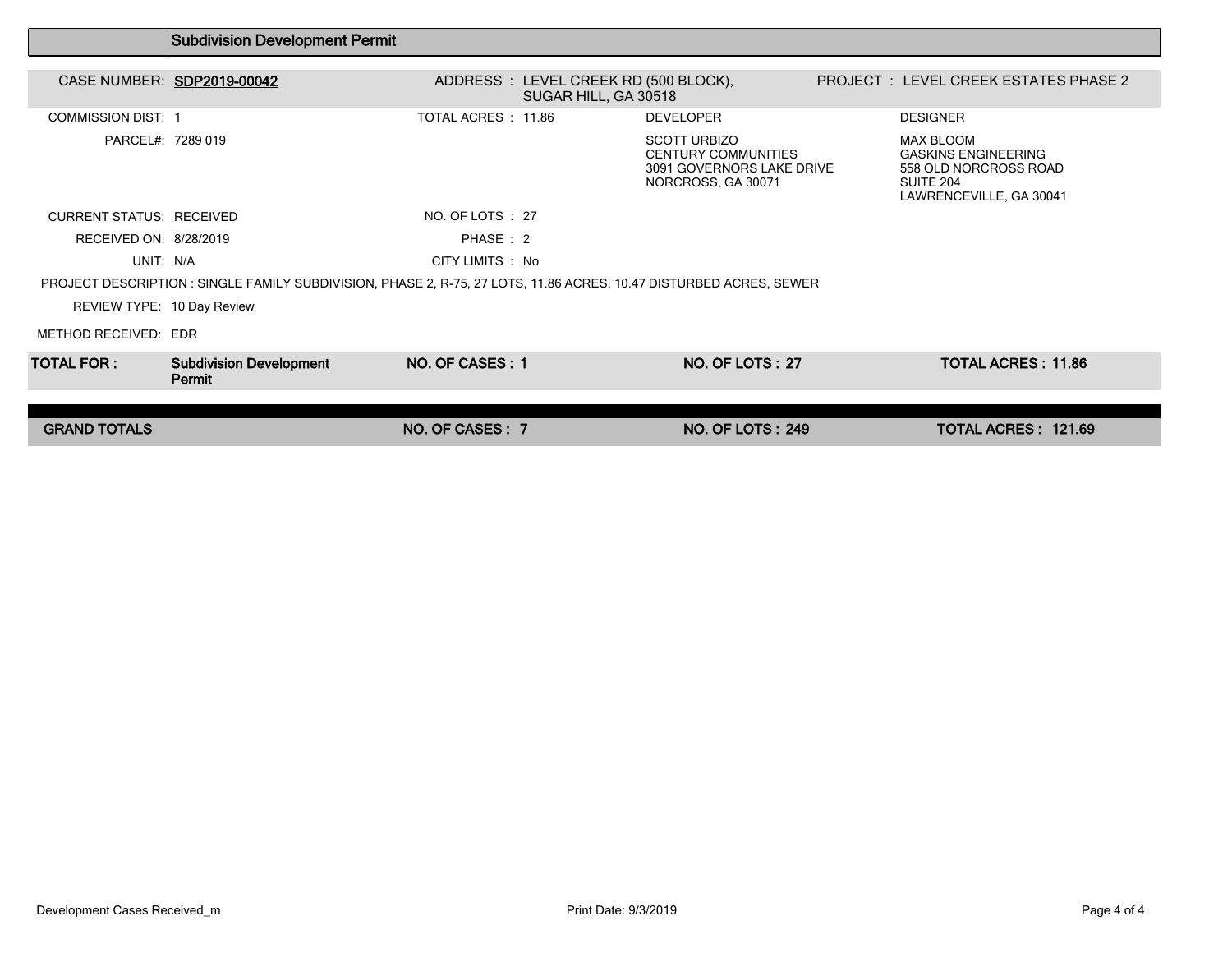

Gwinnett County Department of Planning & Development

### From 8/28/2019 To 9/3/2019

#### Commercial Building Permit

| CASE NUMBER : BLD2019-07053 |                    |                                       | 30620           | ADDRESS: 2691 HARBINS RD, BETHLEHEM, GA                                                                                       | PROJECT: OAK REST CREMATORIES                                                                                                    |  |
|-----------------------------|--------------------|---------------------------------------|-----------------|-------------------------------------------------------------------------------------------------------------------------------|----------------------------------------------------------------------------------------------------------------------------------|--|
| COMMISSION DIST: 3          |                    | ZONING: RA200                         |                 | <b>DEVELOPER</b>                                                                                                              | <b>DESIGNER</b>                                                                                                                  |  |
| PARCEL #: 5343 024          |                    | SEWER/SEPTIC: Sewer                   |                 | <b>KYLE SHUGART</b><br>2691 HARBINS, LLC<br>4991 PEACHTREE ROAD<br>CHAMBLEE, GA 30341                                         | <b>STEVEN T. ELLIS</b><br><b>PRO BUILDING SYSTEMS</b><br>3678 NORTH PEACHTREE ROAD<br>CHAMBLEE, GA 30341                         |  |
|                             | STATUS : IN REVIEW | TYPE OF WORK: COMPLETE                | <b>BUILDING</b> |                                                                                                                               |                                                                                                                                  |  |
| RECEIVED ON : 8/28/2019     |                    | CONSTRUCTION DESCRIPTION : CREMATORY  |                 |                                                                                                                               |                                                                                                                                  |  |
| STATUS DATE: 8/28/2019      |                    |                                       |                 |                                                                                                                               |                                                                                                                                  |  |
| CITY LIMITS: No             |                    | BUILDING FLOOR AREA (SQ. FT.) : 4,875 |                 |                                                                                                                               |                                                                                                                                  |  |
| <b>REVIEW TYPE</b>          |                    | NUMBER OF STORIES: 1                  |                 |                                                                                                                               |                                                                                                                                  |  |
| <b>METHOD RECEIVED</b>      |                    |                                       |                 |                                                                                                                               |                                                                                                                                  |  |
|                             |                    |                                       |                 |                                                                                                                               |                                                                                                                                  |  |
| CASE NUMBER : BLD2019-07079 |                    |                                       | 30024           | ADDRESS : 1500 SATELLITE BLVD, SUWANEE, GA                                                                                    | PROJECT: CUTS STEAKHOUSE                                                                                                         |  |
| COMMISSION DIST: 1          |                    | ZONING: C2                            |                 | <b>DEVELOPER</b>                                                                                                              | <b>DESIGNER</b>                                                                                                                  |  |
| PARCEL # : 7123 035         |                    | SEWER/SEPTIC: Sewer                   |                 | <b>MUZO SARITAS</b><br>YELLOWSTONE INDUSTRIES. INC.<br>60 ANDREW YOUNG INTERNATIONAL<br><b>BOULEVARD</b><br>ATLANTA, GA 30303 | <b>JOHN LAY</b><br><b>INNERWORKS DESIGN GROUP</b><br>1075 PEACHTREE STREET, NORTHEAST,<br><b>SUITE#3650</b><br>ATLANTA, GA 30309 |  |
|                             | STATUS : IN REVIEW | TYPE OF WORK: BUILDING                | <b>ADDITION</b> |                                                                                                                               |                                                                                                                                  |  |
| RECEIVED ON : 8/29/2019     |                    | CONSTRUCTION DESCRIPTION : RESTAURANT |                 |                                                                                                                               |                                                                                                                                  |  |
| STATUS DATE: 8/29/2019      |                    |                                       |                 |                                                                                                                               |                                                                                                                                  |  |
| CITY LIMITS : No            |                    | BUILDING FLOOR AREA (SQ. FT.) : 1     |                 |                                                                                                                               |                                                                                                                                  |  |
| REVIEW TYPE 10 Day Review   |                    | NUMBER OF STORIES: 1                  |                 |                                                                                                                               |                                                                                                                                  |  |
| METHOD RECEIVED EDR         |                    |                                       |                 |                                                                                                                               |                                                                                                                                  |  |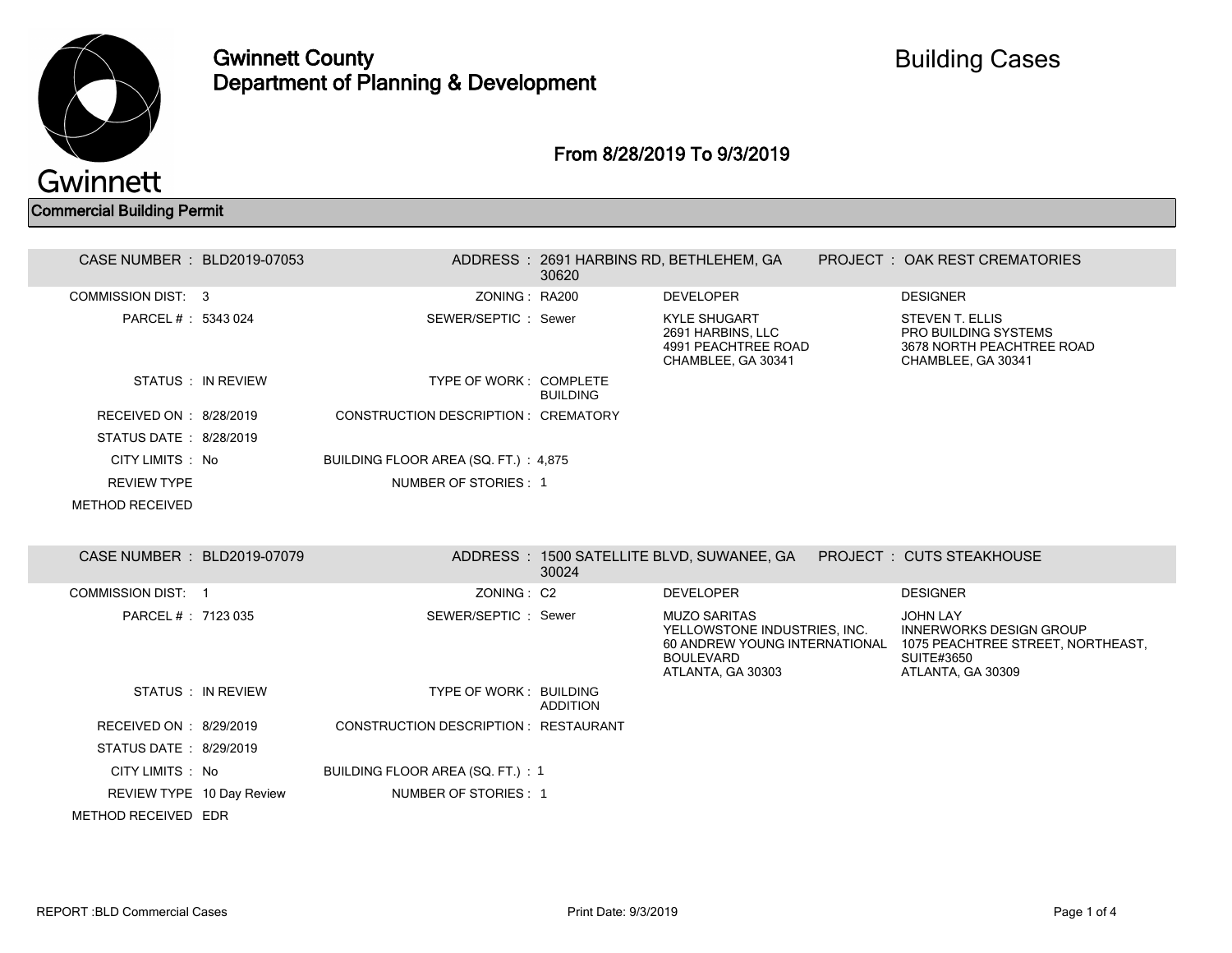| CASE NUMBER : BLD2019-07166 |                           |                                         | GA 30519        | ADDRESS: 2925 BUFORD DR BLD 600, BUFORD,                                                                          | PROJECT: EXCHANGE AT GWINNETT - BUILDING<br>600, SHELL BUILDING                                             |
|-----------------------------|---------------------------|-----------------------------------------|-----------------|-------------------------------------------------------------------------------------------------------------------|-------------------------------------------------------------------------------------------------------------|
| <b>COMMISSION DIST: 4</b>   |                           | ZONING: MU-R                            |                 | <b>DEVELOPER</b>                                                                                                  | <b>DESIGNER</b>                                                                                             |
| PARCEL # : 7146 004B        |                           | SEWER/SEPTIC: Sewer                     |                 | <b>RANDY SPECK</b><br><b>FUQUA DEVELOPMENT</b><br>3575 PIEDMONT ROAD, NORTHEAST<br>SUITE 800<br>ATLANTA, GA 30305 | CHRISTOPHER K. HORD<br>PIEPER O'BRIEN HERR ARCHITECTS<br>3000 ROYAL BOULEVARD SOUTH<br>ALPHARETTA, GA 30022 |
|                             | STATUS : IN REVIEW        | TYPE OF WORK: COMPLETE                  | <b>BUILDING</b> |                                                                                                                   |                                                                                                             |
| RECEIVED ON : 9/3/2019      |                           | <b>CONSTRUCTION DESCRIPTION: RETAIL</b> |                 |                                                                                                                   |                                                                                                             |
| STATUS DATE: 9/3/2019       |                           |                                         |                 |                                                                                                                   |                                                                                                             |
| CITY LIMITS : No            |                           | BUILDING FLOOR AREA (SQ. FT.) : 4,841   |                 |                                                                                                                   |                                                                                                             |
|                             | REVIEW TYPE 10 Day Review | NUMBER OF STORIES: 1                    |                 |                                                                                                                   |                                                                                                             |
| METHOD RECEIVED EDR         |                           |                                         |                 |                                                                                                                   |                                                                                                             |
| CASE NUMBER : BLD2019-07170 |                           |                                         | GA 30519        | ADDRESS: 2925 BUFORD DR BLD 1200, BUFORD,                                                                         | PROJECT: EXCHANGE AT GWINNETT- BULDING<br>1200, SHELL BUILDING                                              |
| COMMISSION DIST: 4          |                           | ZONING: MU-R                            |                 | <b>DEVELOPER</b>                                                                                                  | <b>DESIGNER</b>                                                                                             |
| PARCEL #: 7146 004B         |                           | SEWER/SEPTIC: Sewer                     |                 | <b>RANDY SPECK</b><br><b>FUQUA DEVELOPMENT</b><br>3575 PIEDMONT ROAD, NORTHEAST<br>SUITE 800<br>ATLANTA, GA 30305 | CHRISTOPHER K. HORD<br>PIEPER O'BRIEN HERR ARCHITECTS<br>3000 ROYAL BOULEVARD SOUTH<br>ALPHARETTA, GA 30022 |
|                             | STATUS : IN REVIEW        | TYPE OF WORK: COMPLETE                  | <b>BUILDING</b> |                                                                                                                   |                                                                                                             |
| RECEIVED ON : 9/3/2019      |                           | <b>CONSTRUCTION DESCRIPTION: RETAIL</b> |                 |                                                                                                                   |                                                                                                             |
| STATUS DATE: 9/3/2019       |                           |                                         |                 |                                                                                                                   |                                                                                                             |
| CITY LIMITS : No            |                           | BUILDING FLOOR AREA (SQ. FT.) : 6,127   |                 |                                                                                                                   |                                                                                                             |
| REVIEW TYPE 10 Day Review   |                           | NUMBER OF STORIES: 1                    |                 |                                                                                                                   |                                                                                                             |
| METHOD RECEIVED EDR         |                           |                                         |                 |                                                                                                                   |                                                                                                             |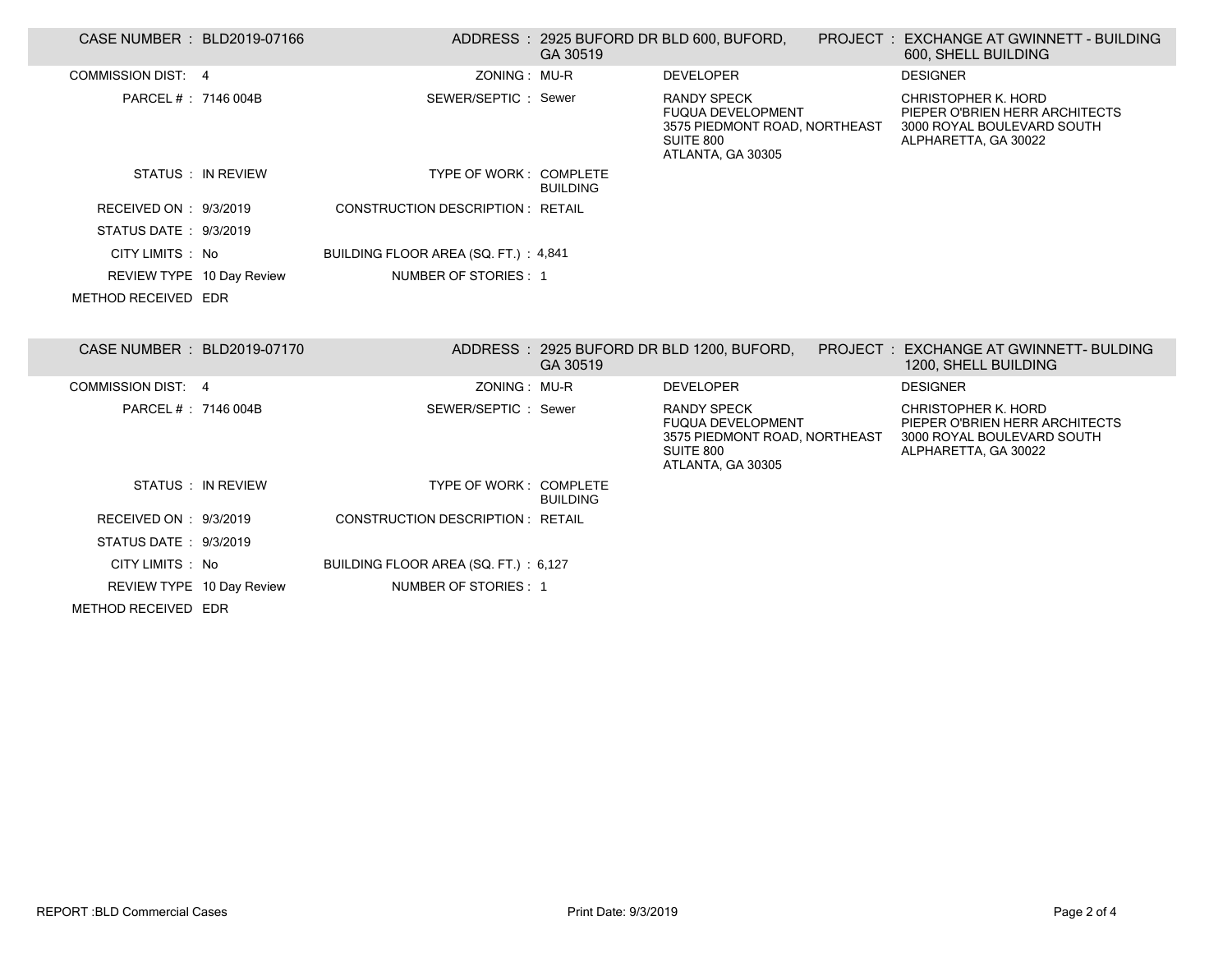| CASE NUMBER : BLD2019-07171 |                    |                                         | GA 30519        |                                                                                                                   | ADDRESS: 2925 BUFORD DR BLD 1300, BUFORD, PROJECT: EXCHANGE AT GWINNETT - BUILDING<br>1300, SHELL BUILDING  |
|-----------------------------|--------------------|-----------------------------------------|-----------------|-------------------------------------------------------------------------------------------------------------------|-------------------------------------------------------------------------------------------------------------|
| <b>COMMISSION DIST: 4</b>   |                    | ZONING: MU-R                            |                 | <b>DEVELOPER</b>                                                                                                  | <b>DESIGNER</b>                                                                                             |
| PARCEL # : 7146 004B        |                    | SEWER/SEPTIC: Sewer                     |                 | <b>RANDY SPECK</b><br><b>FUQUA DEVELOPMENT</b><br>3575 PIEDMONT ROAD, NORTHEAST<br>SUITE 800<br>ATLANTA, GA 30305 | CHRISTOPHER K. HORD<br>PIEPER O'BRIEN HERR ARCHITECTS<br>3000 ROYAL BOULEVARD SOUTH<br>ALPHARETTA, GA 30022 |
|                             | STATUS : IN REVIEW | TYPE OF WORK: COMPLETE                  | <b>BUILDING</b> |                                                                                                                   |                                                                                                             |
| RECEIVED ON : 9/3/2019      |                    | <b>CONSTRUCTION DESCRIPTION: RETAIL</b> |                 |                                                                                                                   |                                                                                                             |
| STATUS DATE: 9/3/2019       |                    |                                         |                 |                                                                                                                   |                                                                                                             |
| CITY LIMITS : No            |                    | BUILDING FLOOR AREA (SQ. FT.): 11,317   |                 |                                                                                                                   |                                                                                                             |
| REVIEW TYPE 10 Day Review   |                    | NUMBER OF STORIES: 1                    |                 |                                                                                                                   |                                                                                                             |
| METHOD RECEIVED EDR         |                    |                                         |                 |                                                                                                                   |                                                                                                             |
| CASE NUMBER : BLD2019-07172 |                    |                                         | GA 30519        | ADDRESS: 2925 BUFORD DR BLD 1400, BUFORD,                                                                         | PROJECT : EXCHANGE AT GWINNETT - BUILDING<br>1400, SHELL BUILDING                                           |
| COMMISSION DIST: 4          |                    | ZONING: MU-R                            |                 | <b>DEVELOPER</b>                                                                                                  | <b>DESIGNER</b>                                                                                             |
| PARCEL # : 7146 004B        |                    | SEWER/SEPTIC: Sewer                     |                 | <b>RANDY SPECK</b><br><b>FUQUA DEVELOPMENT</b><br>3575 PIEDMONT ROAD, NORTHEAST<br>SUITE 800<br>ATLANTA, GA 30305 | CHRISTOPHER K. HORD<br>PIEPER O'BRIEN HERR ARCHITECTS<br>3000 ROYAL BOULEVARD SOUTH<br>ALPHARETTA, GA 30022 |
|                             | STATUS : IN REVIEW | TYPE OF WORK: COMPLETE                  | <b>BUILDING</b> |                                                                                                                   |                                                                                                             |
| RECEIVED ON : 9/3/2019      |                    | CONSTRUCTION DESCRIPTION : RETAIL       |                 |                                                                                                                   |                                                                                                             |
| STATUS DATE : 9/3/2019      |                    |                                         |                 |                                                                                                                   |                                                                                                             |
|                             |                    |                                         |                 |                                                                                                                   |                                                                                                             |
| CITY LIMITS : No            |                    | BUILDING FLOOR AREA (SQ. FT.) : 5,727   |                 |                                                                                                                   |                                                                                                             |
| REVIEW TYPE 10 Day Review   |                    | NUMBER OF STORIES: 1                    |                 |                                                                                                                   |                                                                                                             |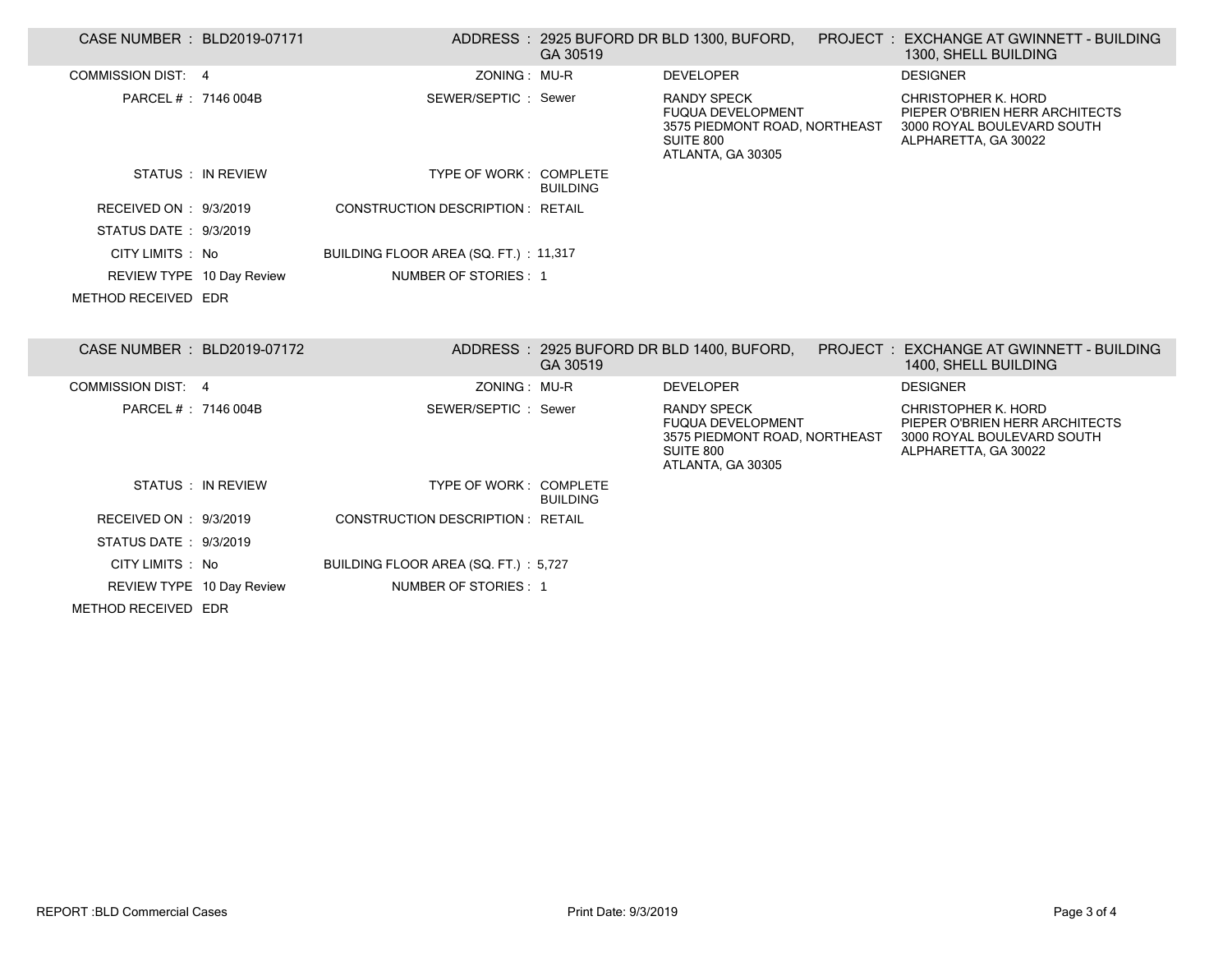| CASE NUMBER : BLD2019-07173                  |                                         | GA 30519        | ADDRESS: 2925 BUFORD DR BLD 1500, BUFORD,                                                                         | PROJECT: EXCHANGE AT GWINNETT - BUILDING<br>1500, SHELL BUILDING                                                   |  |
|----------------------------------------------|-----------------------------------------|-----------------|-------------------------------------------------------------------------------------------------------------------|--------------------------------------------------------------------------------------------------------------------|--|
| <b>COMMISSION DIST: 4</b>                    | ZONING: MU-R                            |                 | <b>DEVELOPER</b>                                                                                                  | <b>DESIGNER</b>                                                                                                    |  |
| PARCEL # : 7146 004B                         | SEWER/SEPTIC: Sewer                     |                 | <b>RANDY SPECK</b><br><b>FUQUA DEVELOPMENT</b><br>3575 PIEDMONT ROAD, NORTHEAST<br>SUITE 800<br>ATLANTA, GA 30305 | <b>CHRISTOPHER K. HORD</b><br>PIEPER O'BRIEN HERR ARCHITECTS<br>3000 ROYAL BOULEVARD SOUTH<br>ALPHARETTA, GA 30022 |  |
| STATUS : IN REVIEW                           | TYPE OF WORK: COMPLETE                  | <b>BUILDING</b> |                                                                                                                   |                                                                                                                    |  |
| RECEIVED ON : 9/3/2019                       | <b>CONSTRUCTION DESCRIPTION: RETAIL</b> |                 |                                                                                                                   |                                                                                                                    |  |
| STATUS DATE: 9/3/2019                        |                                         |                 |                                                                                                                   |                                                                                                                    |  |
| CITY LIMITS : No                             | BUILDING FLOOR AREA (SQ. FT.): 5,727    |                 |                                                                                                                   |                                                                                                                    |  |
| REVIEW TYPE 10 Day Review                    | NUMBER OF STORIES: 1                    |                 |                                                                                                                   |                                                                                                                    |  |
| METHOD RECEIVED EDR                          |                                         |                 |                                                                                                                   |                                                                                                                    |  |
|                                              |                                         |                 |                                                                                                                   |                                                                                                                    |  |
| CASE NUMBER : BLD2019-07180                  |                                         | GA 30519        | ADDRESS: 2925 BUFORD DR BLD 500, BUFORD,                                                                          | PROJECT: EXCHANGE AT GWINNETT - BUILDING<br>500, SHELL BUILDING                                                    |  |
| <b>COMMISSION DIST: 4</b>                    | ZONING: MU-R                            |                 | <b>DEVELOPER</b>                                                                                                  | <b>DESIGNER</b>                                                                                                    |  |
| PARCEL # : 7146 004B                         | SEWER/SEPTIC: Sewer                     |                 | <b>RANDY SPECK</b><br><b>FUQUA DEVELOPMENT</b><br>3575 PIEDMONT ROAD, NORTHEAST<br>SUITE 800<br>ATLANTA, GA 30305 | CHRISTOPHER K. HORD<br>PIEPER O'BRIEN HERR ARCHITECTS<br>3000 ROYAL BOULEVARD SOUTH<br>ALPHARETTA, GA 30022        |  |
| STATUS : RECEIVED                            | TYPE OF WORK: COMPLETE                  | <b>BUILDING</b> |                                                                                                                   |                                                                                                                    |  |
| RECEIVED ON : 9/3/2019                       | <b>CONSTRUCTION DESCRIPTION: RETAIL</b> |                 |                                                                                                                   |                                                                                                                    |  |
| STATUS DATE: 9/3/2019                        |                                         |                 |                                                                                                                   |                                                                                                                    |  |
| CITY LIMITS : No                             | BUILDING FLOOR AREA (SQ. FT.): 9,904    |                 |                                                                                                                   |                                                                                                                    |  |
| REVIEW TYPE 10 Day Review                    | NUMBER OF STORIES: 1                    |                 |                                                                                                                   |                                                                                                                    |  |
| METHOD RECEIVED EDR                          |                                         |                 |                                                                                                                   |                                                                                                                    |  |
|                                              |                                         |                 |                                                                                                                   |                                                                                                                    |  |
|                                              |                                         |                 |                                                                                                                   |                                                                                                                    |  |
| <b>TOTAL FOR: Commercial Building Permit</b> | NO. OF CASES: 8                         |                 |                                                                                                                   |                                                                                                                    |  |
|                                              |                                         |                 |                                                                                                                   |                                                                                                                    |  |
|                                              |                                         |                 |                                                                                                                   |                                                                                                                    |  |
| <b>GRAND TOTALS</b>                          | NO. OF CASES: 8                         |                 |                                                                                                                   |                                                                                                                    |  |
|                                              |                                         |                 |                                                                                                                   |                                                                                                                    |  |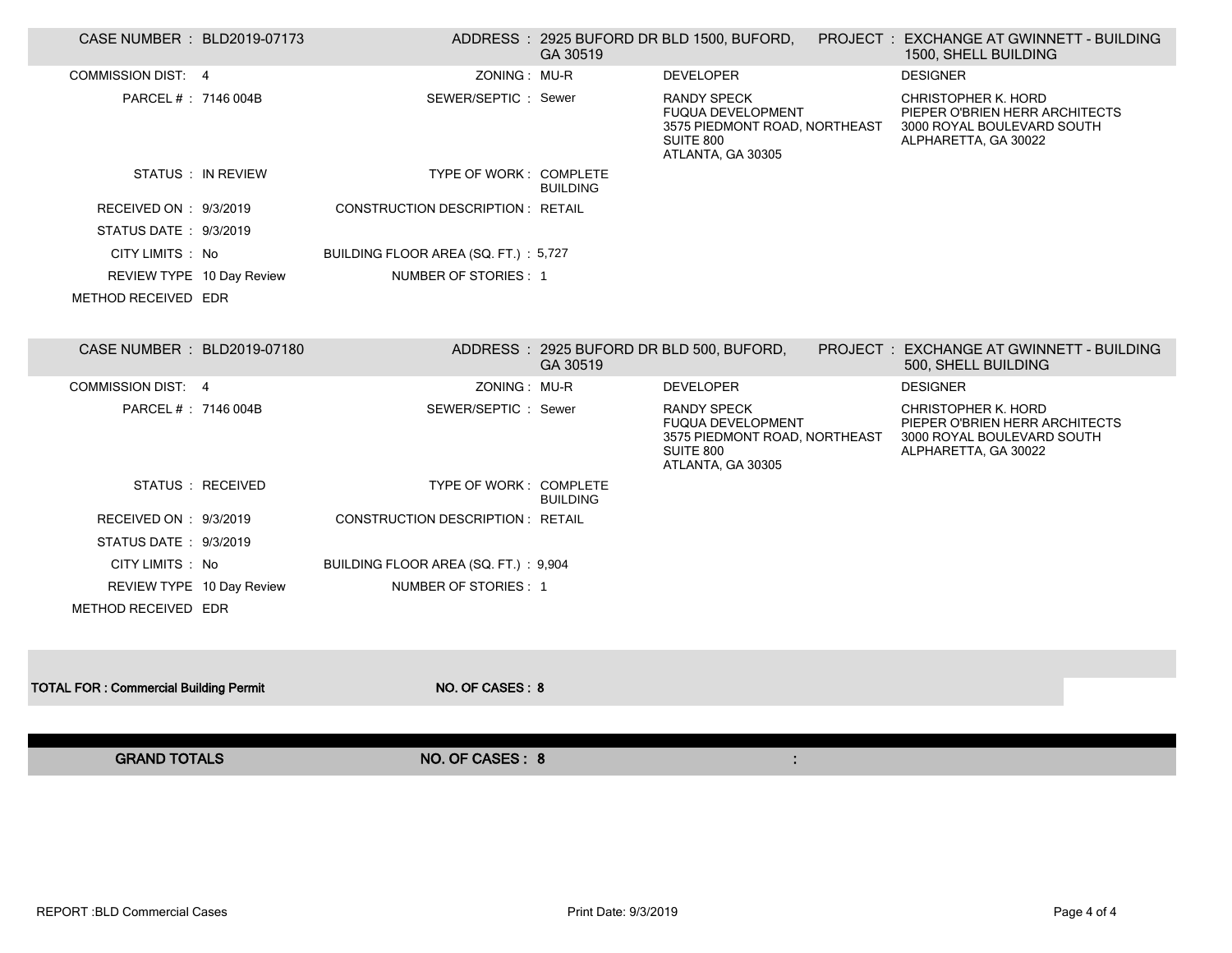

## Gwinnett County Department of Planning & Development

From 8/28/2019 to 9/3/2019

# Gwinnett

|                            | <b>Commercial Development Permit</b> |                    |                    |                                                                                                                                             |                                                                                                                                                              |
|----------------------------|--------------------------------------|--------------------|--------------------|---------------------------------------------------------------------------------------------------------------------------------------------|--------------------------------------------------------------------------------------------------------------------------------------------------------------|
| CASE NUMBER: CDP2019-00205 |                                      |                    | NORCROSS, GA 30071 | ADDRESS: 7112 PEACHTREE INDUSTRIAL BLVD.                                                                                                    | <b>PROJECT : PEACHTREE EXECUTIVE PARK SELF</b><br><b>STORAGE</b>                                                                                             |
| <b>COMMISSION DIST: 2</b>  |                                      | TOTAL ACRES : 4.81 |                    | <b>DEVELOPER</b>                                                                                                                            | <b>DESIGNER</b>                                                                                                                                              |
| PARCEL#: 6277 135          |                                      |                    |                    | <b>SHELLY EVANS</b><br>PIB STORAGE, LLC<br>7094 PEACHTREE INDUSTRIAL<br><b>BOULEVARD</b><br><b>SUITE 275</b><br>PEACHTREE CORNERS, GA 30071 | <b>JILLIAN SILVA</b><br>TRAVIS PRUITT & ASSOCIATES. INC.<br>4317 PARK DRIVE<br>SUITE 400<br>NORCROSS, GA 30093                                               |
| CURRENT STATUS: RECEIVED   |                                      | NO. OF LOTS : N/A  |                    |                                                                                                                                             |                                                                                                                                                              |
| RECEIVED ON: 8/28/2019     |                                      | PHASE: NA          |                    |                                                                                                                                             |                                                                                                                                                              |
| UNIT: N/A                  |                                      | CITY LIMITS : Yes  |                    |                                                                                                                                             |                                                                                                                                                              |
| NEW PARKING SPACES. SEWER  |                                      |                    |                    |                                                                                                                                             | PROJECT DESCRIPTION : CITY OF PEACHTREE CORNERS, PEACHTREE EXECUTIVE PARK SELF STORAGE, C-2, NEW 97,695 SQ FT, 3 STORY, 4.81 ACRES, 2.27 DISTURBED ACRES, 68 |

REVIEW TYPE: 10 Day Review

METHOD RECEIVED: EDR

| CASE NUMBER: CDP2019-00206      |                      | ADDRESS: 3197 CLASSIC DR, SNELLVILLE, GA<br>30078 |                                                                                   | <b>PROJECT : SUMMIT CHASE DRIVING RANGE</b>                                                            |
|---------------------------------|----------------------|---------------------------------------------------|-----------------------------------------------------------------------------------|--------------------------------------------------------------------------------------------------------|
| <b>COMMISSION DIST: 3</b>       | TOTAL ACRES : 175.82 |                                                   | <b>DEVELOPER</b>                                                                  | <b>DESIGNER</b>                                                                                        |
| PARCEL#: 5093 106               |                      |                                                   | <b>DON BRITT</b><br>SUMMIT CHASE CC INC<br>PO BOX 606<br>SNELLVILLE, GA 300780606 | <b>BOBBY BULLARD</b><br><b>BULLARD LAND PLANNING</b><br>3790 CANNONWOLDE DRIVE<br>SNELLVILLE, GA 30039 |
| <b>CURRENT STATUS: RECEIVED</b> | NO. OF LOTS : N/A    |                                                   |                                                                                   |                                                                                                        |
| RECEIVED ON: 8/28/2019          | PHASE: NA            |                                                   |                                                                                   |                                                                                                        |
| UNIT: N/A                       | CITY LIMITS : Yes    |                                                   |                                                                                   |                                                                                                        |

 PROJECT DESCRIPTION : CITY OF SNELLVILLE, SUMMIT CHASE DRIVING RANGE AND BUILDING ADDITION, RS-180, NEW 8,000 SQ FT, 1 STORY, 175.82 ACRES, 7.10 DISTURBED ACRES, 7 NEW PARKING SPACES, SEWER

REVIEW TYPE: 10 Day Review

METHOD RECEIVED: